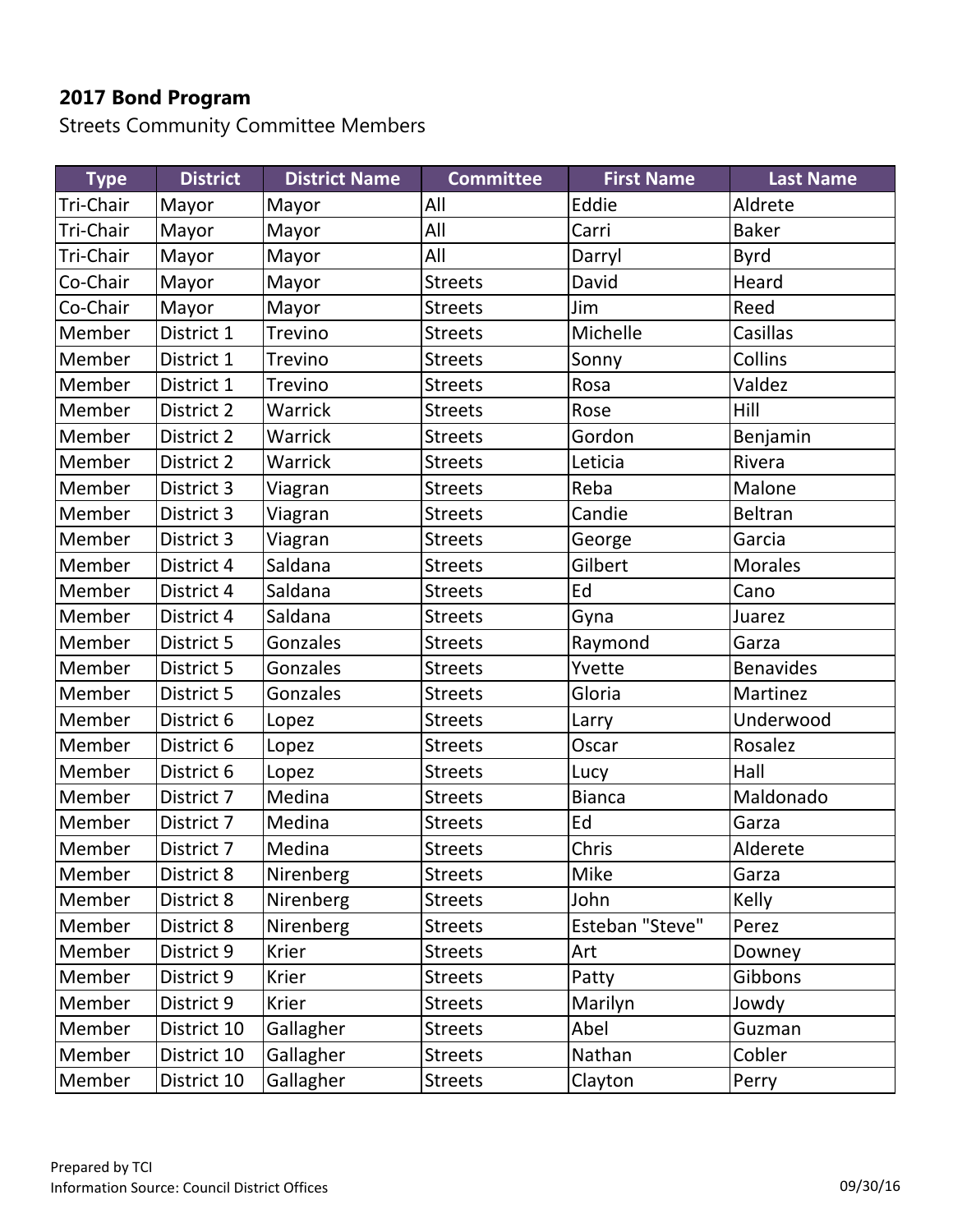Drainage & Flood Control Community Committee Members

| <b>Type</b> | <b>District</b> | <b>District Name</b> | <b>Committee</b> | <b>First Name</b> | <b>Last Name</b> |
|-------------|-----------------|----------------------|------------------|-------------------|------------------|
| Tri-Chair   | Mayor           | Mayor                | All              | Eddie             | Aldrete          |
| Tri-Chair   | Mayor           | Mayor                | All              | Carri             | <b>Baker</b>     |
| Tri-Chair   | Mayor           | Mayor                | All              | Darryl            | <b>Byrd</b>      |
| Co-Chair    | Mayor           | Mayor                | Drainage         | Ramiro            | Cavazos          |
| Co-Chair    | Mayor           | Mayor                | Drainage         | Alex              | Perez            |
| Member      | District 1      | Trevino              | Drainage         | Jay               | Louden           |
| Member      | District 1      | <b>Trevino</b>       | Drainage         | Abe               | <b>Salinas</b>   |
| Member      | District 1      | Trevino              | Drainage         | Lisa              | Zottarelli       |
| Member      | District 2      | Warrick              | Drainage         | Michael           | Strawbridge      |
| Member      | District 2      | <b>Warrick</b>       | Drainage         | Ruben             | Guerrero         |
| Member      | District 2      | Warrick              | Drainage         | Aubrey            | Lewis            |
| Member      | District 3      | Viagran              | Drainage         | Jennifer          | Ramos            |
| Member      | District 3      | Viagran              | Drainage         | Janie             | Ramirez          |
| Member      | District 3      | Viagran              | Drainage         | Juan              | Mancha           |
| Member      | District 4      | Saldana              | Drainage         | Sam               | Luna             |
| Member      | District 4      | Saldana              | Drainage         | Mr. A.            | Dovalina         |
| Member      | District 4      | Saldana              | Drainage         | Dr. Mike          | <b>Flores</b>    |
| Member      | District 5      | Gonzales             | Drainage         | Michael           | Martinez         |
| Member      | District 5      | Gonzales             | Drainage         | Maria             | Cruz             |
| Member      | District 5      | Gonzales             | <b>Drainage</b>  | AI                | Rocha            |
| Member      | District 6      | Lopez                | Drainage         | Melinda           | Smith            |
| Member      | District 6      | Lopez                | Drainage         | Robbin            | Lopez            |
| Member      | District 6      | Lopez                | Drainage         | Linda             | Jackson          |
| Member      | District 7      | Medina               | Drainage         | Joe               | <b>Diaz</b>      |
| Member      | District 7      | Medina               | Drainage         | Mark              | Cooper           |
| Member      | District 7      | Medina               | Drainage         | Mary              | Rogers           |
| Member      | District 8      | Nirenberg            | <b>Drainage</b>  | Eduardo           | Parra            |
| Member      | District 8      | Nirenberg            | Drainage         | David             | Costales         |
| Member      | District 8      | Nirenberg            | Drainage         | Calvin            | Finch            |
| Member      | District 9      | Krier                | Drainage         | Joel              | Garcia           |
| Member      | District 9      | Krier                | Drainage         | <b>Steve</b>      | Grau             |
| Member      | District 9      | Krier                | Drainage         | Luis              | Alday            |
| Member      | District 10     | Gallagher            | Drainage         | Robert            | Leonhard         |
| Member      | District 10     | Gallagher            | Drainage         | Jeff              | McKinnie         |
| Member      | District 10     | Gallagher            | Drainage         | Jonathan          | Delmer           |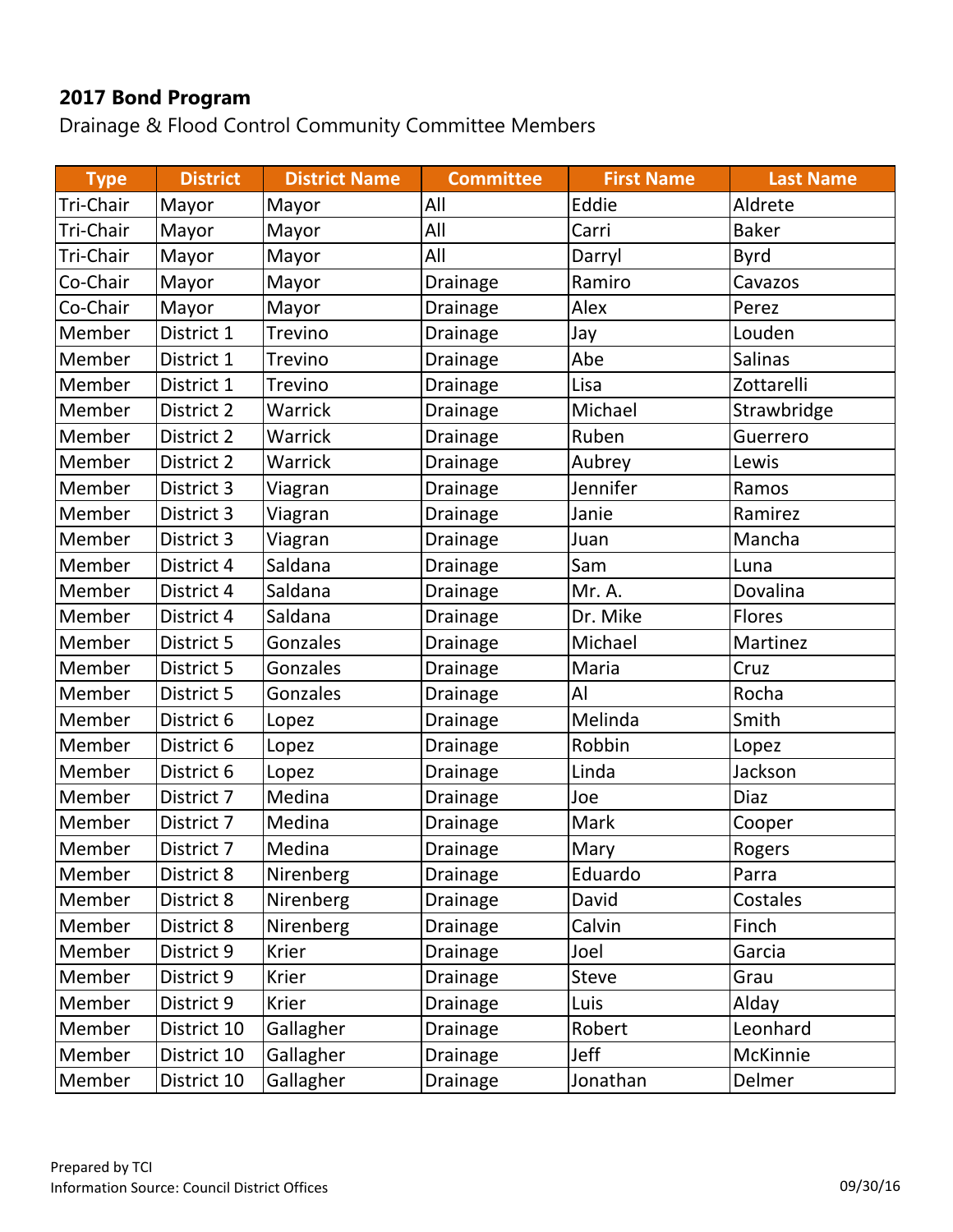Parks Community Committee Members

| <b>Type</b> | <b>District</b> | <b>District Name</b> | <b>Committee</b> | <b>First Name</b> | <b>Last Name</b> |
|-------------|-----------------|----------------------|------------------|-------------------|------------------|
| Tri-Chair   | Mayor           | Mayor                | All              | Eddie             | Aldrete          |
| Tri-Chair   | Mayor           | Mayor                | All              | Carri             | <b>Baker</b>     |
| Tri-Chair   | Mayor           | Mayor                | All              | Darryl            | Byrd             |
| Co-Chair    | Mayor           | Mayor                | Parks            | <b>Brian</b>      | <b>Dillard</b>   |
| Co-Chair    | Mayor           | Mayor                | Parks            | Luisa             | Casso            |
| Member      | District 1      | Trevino              | Parks            | Jeanette          | Honermann        |
| Member      | District 1      | <b>Trevino</b>       | Parks            | Marco             | <b>Barros</b>    |
| Member      | District 1      | Trevino              | Parks            | Shawn             | Price            |
| Member      | District 2      | <b>Warrick</b>       | Parks            | Charles           | English          |
| Member      | District 2      | <b>Warrick</b>       | Parks            | <b>Nicolas</b>    | Rivard           |
| Member      | District 2      | <b>Warrick</b>       | Parks            | Rosa              | Wilson           |
| Member      | District 3      | Viagran              | Parks            | Jesse             | Anguiano         |
| Member      | District 3      | Viagran              | Parks            | Olga              | Martinez         |
| Member      | District 3      | Viagran              | Parks            | Ron               | Hayes            |
| Member      | District 4      | Saldana              | Parks            | Israel            | Zuniga           |
| Member      | District 4      | Saldana              | Parks            | Kathy             | Luna             |
| Member      | District 4      | Saldana              | Parks            | Mark              | Guerrero         |
| Member      | District 5      | <b>Gonzales</b>      | Parks            | Jovanna           | Lopez            |
| Member      | District 5      | Gonzales             | Parks            | Phoebe            | Gonzalez         |
| Member      | District 5      | Gonzales             | Parks            | Valeria           | Hernandez        |
| Member      | District 6      | Lopez                | Parks            | Margarita         | <b>Benavides</b> |
| Member      | District 6      | Lopez                | Parks            | Myrl              | <b>Britten</b>   |
| Member      | District 6      | Lopez                | Parks            | Richard           | Ramos            |
| Member      | District 7      | Medina               | Parks            | Frank             | Fonseca          |
| Member      | District 7      | Medina               | Parks            | Jacob             | Valenzuela       |
| Member      | District 7      | Medina               | Parks            | Melanie           | Twail            |
| Member      | District 8      | Nirenberg            | Parks            | Chuck             | Saxer            |
| Member      | District 8      | Nirenberg            | Parks            | Doug              | McMurry          |
| Member      | District 8      | Nirenberg            | Parks            | Margaret          | Kanyusik         |
| Member      | District 9      | <b>Krier</b>         | Parks            | Bill              | <b>Bailey</b>    |
| Member      | District 9      | Krier                | Parks            | David             | Walsworth        |
| Member      | District 9      | Krier                | Parks            | John              | Kent             |
| Member      | District 10     | Gallagher            | Parks            | Allison           | Cohen            |
| Member      | District 10     | Gallagher            | Parks            | Ken               | <b>Brown</b>     |
| Member      | District 10     | Gallagher            | Parks            | Marc              | Whyte            |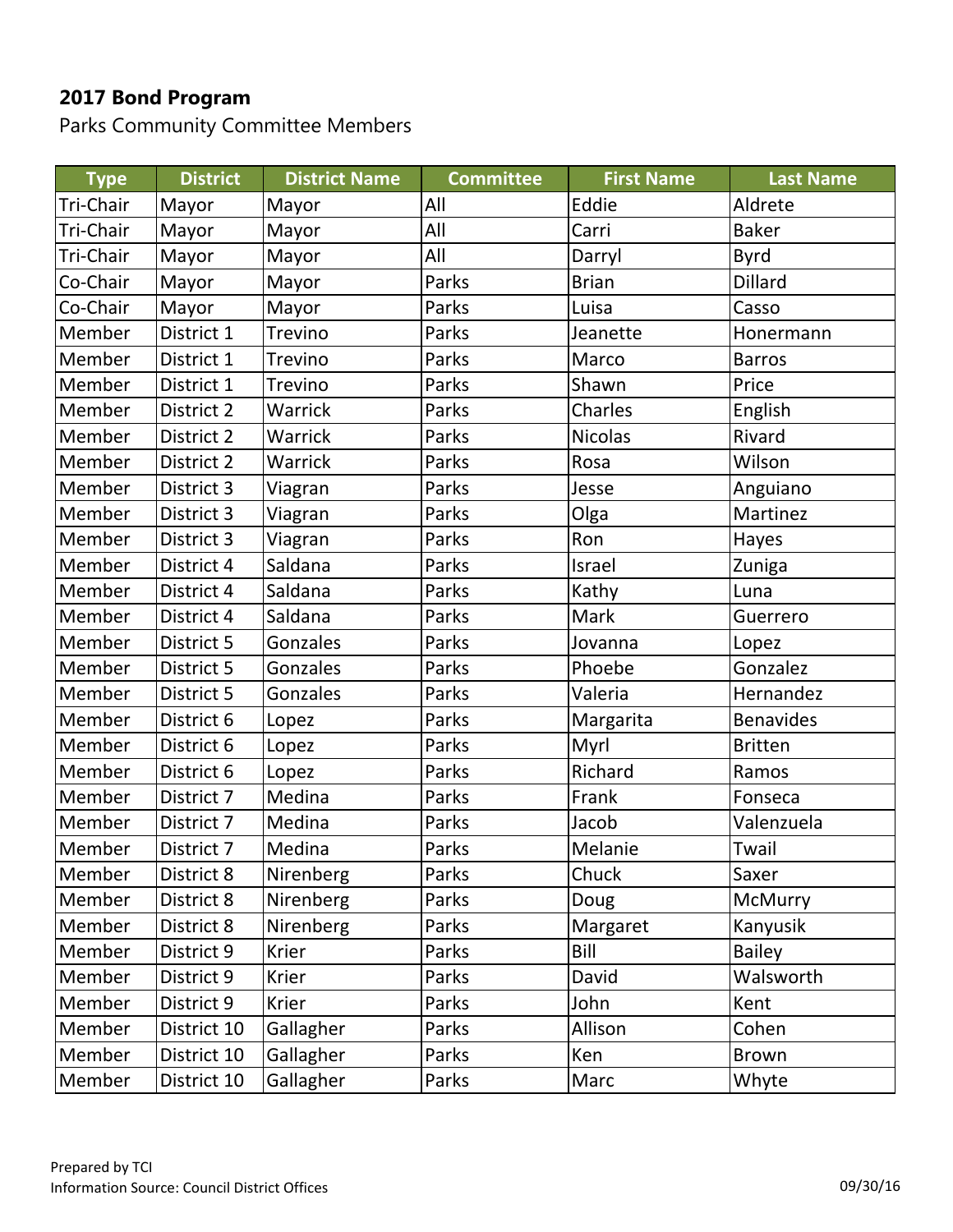Facilities Community Committee Members

| <b>Type</b> | <b>District</b> | <b>District Name</b> | <b>Committee</b>  | <b>First Name</b> | <b>Last Name</b> |
|-------------|-----------------|----------------------|-------------------|-------------------|------------------|
| Tri-Chair   | Mayor           | Mayor                | All               | Eddie             | Aldrete          |
| Tri-Chair   | Mayor           | Mayor                | All               | Carri             | <b>Baker</b>     |
| Tri-Chair   | Mayor           | Mayor                | All               | Darryl            | <b>Byrd</b>      |
| Co-Chair    | Mayor           | Mayor                | <b>Facilities</b> | Joe               | Linson           |
| Co-Chair    | Mayor           | Mayor                | <b>Facilities</b> | John              | Clamp            |
| Member      | District 1      | <b>Trevino</b>       | <b>Facilities</b> | Andi              | Rodriquez        |
| Member      | District 1      | <b>Trevino</b>       | <b>Facilities</b> | Bill              | Kanyusik         |
| Member      | District 1      | <b>Trevino</b>       | <b>Facilities</b> | C. Leroy          | Cavazos          |
| Member      | District 2      | Warrick              | <b>Facilities</b> | Alan              | <b>Neff</b>      |
| Member      | District 2      | <b>Warrick</b>       | <b>Facilities</b> | Andrew            | Roberts          |
| Member      | District 2      | <b>Warrick</b>       | <b>Facilities</b> | James             | Howard           |
| Member      | District 3      | Viagran              | <b>Facilities</b> | Agustin           | Mora             |
| Member      | District 3      | Viagran              | <b>Facilities</b> | Joanie            | <b>Barborak</b>  |
| Member      | District 3      | Viagran              | <b>Facilities</b> | Marilu            | Reyna            |
| Member      | District 4      | Saldana              | <b>Facilities</b> | Celia             | <b>Morales</b>   |
| Member      | District 4      | Saldana              | <b>Facilities</b> | Miguel            | Sepulveda        |
| Member      | District 4      | Saldana              | <b>Facilities</b> | Robbie            | Roginette        |
| Member      | District 5      | Gonzales             | <b>Facilities</b> | Andy              | Castillo         |
| Member      | District 5      | Gonzales             | <b>Facilities</b> | David             | Komet            |
| Member      | District 5      | Gonzales             | <b>Facilities</b> | Manuel            | Garza            |
| Member      | District 6      | Lopez                | <b>Facilities</b> | Al                | Dominguez        |
| Member      | District 6      | Lopez                | <b>Facilities</b> | Lora              | Eckler           |
| Member      | District 6      | Lopez                | <b>Facilities</b> | Virginia          | <b>Brown</b>     |
| Member      | District 7      | Medina               | <b>Facilities</b> | Anita             | Uribe-Martin     |
| Member      | District 7      | Medina               | <b>Facilities</b> | Marie             | Cooper           |
| Member      | District 7      | Medina               | <b>Facilities</b> | Michele           | Dalbis Robledo   |
| Member      | District 8      | Nirenberg            | <b>Facilities</b> | Albert            | Carrisalez       |
| Member      | District 8      | Nirenberg            | <b>Facilities</b> | John              | <b>Nicholas</b>  |
| Member      | District 8      | Nirenberg            | <b>Facilities</b> | Marc              | Harrison         |
| Member      | District 9      | <b>Krier</b>         | <b>Facilities</b> | Connie            | Klufas           |
| Member      | District 9      | <b>Krier</b>         | <b>Facilities</b> | Jim               | Evetts           |
| Member      | District 9      | <b>Krier</b>         | <b>Facilities</b> | Rosyln            | Higgenbotham     |
| Member      | District 10     | Gallagher            | <b>Facilities</b> | Casey             | Whittington      |
| Member      | District 10     | Gallagher            | <b>Facilities</b> | Glenn             | MacTaggert       |
| Member      | District 10     | Gallagher            | <b>Facilities</b> | Lauren            | Sides            |